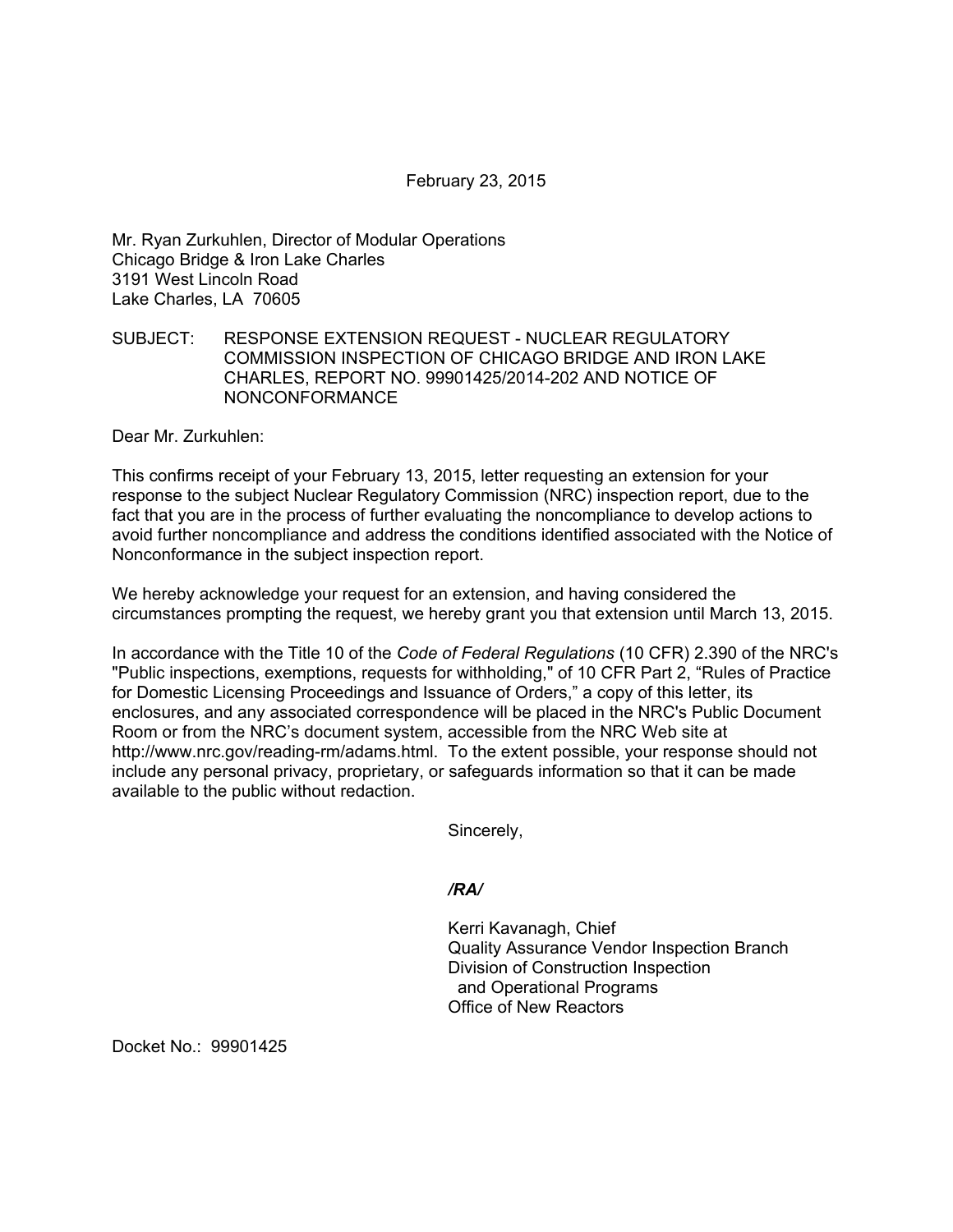Mr. Ryan Zurkuhlen, Director of Modular Operations Chicago Bridge & Iron Lake Charles 3191 West Lincoln Road Lake Charles, LA 70605

SUBJECT: RESPONSE EXTENSION REQUEST - NUCLEAR REGULATORY COMMISSION INSPECTION OF CHICAGO BRIDGE AND IRON LAKE CHARLES, REPORT NO. 99901425/2014-202 AND NOTICE OF NONCONFORMANCE

Dear Mr. Zurkuhlen:

This confirms receipt of your February 13, 2015, letter requesting an extension for your response to the subject Nuclear Regulatory Commission (NRC) inspection report, due to the fact that you are in the process of further evaluating the noncompliance to develop actions to avoid further noncompliance and address the conditions identified associated with the Notice of Nonconformance in the subject inspection report.

We hereby acknowledge your request for an extension, and having considered the circumstances prompting the request, we hereby grant you that extension until March 13, 2015.

In accordance with the Title 10 of the *Code of Federal Regulations* (10 CFR) 2.390 of the NRC's "Public inspections, exemptions, requests for withholding," of 10 CFR Part 2, "Rules of Practice for Domestic Licensing Proceedings and Issuance of Orders," a copy of this letter, its enclosures, and any associated correspondence will be placed in the NRC's Public Document Room or from the NRC's document system, accessible from the NRC Web site at http://www.nrc.gov/reading-rm/adams.html. To the extent possible, your response should not include any personal privacy, proprietary, or safeguards information so that it can be made available to the public without redaction.

Sincerely,

## */RA/*

Kerri Kavanagh, Chief Quality Assurance Vendor Inspection Branch Division of Construction Inspection and Operational Programs Office of New Reactors

Docket No.: 99901425

DISTRIBUTION: See next page.

## **ADAMS ACCESSION No.: ML15051A432** NRO-002

| <b>OFC</b>  | NRO/DCIP/MVIB | NRO/DCIP/QVIB |
|-------------|---------------|---------------|
| <b>NAME</b> | ABelen        | KKavanagh     |
| <b>DATE</b> | 02/23/15      | 02/23/15      |

 **OFFICIAL RECORD COPY**